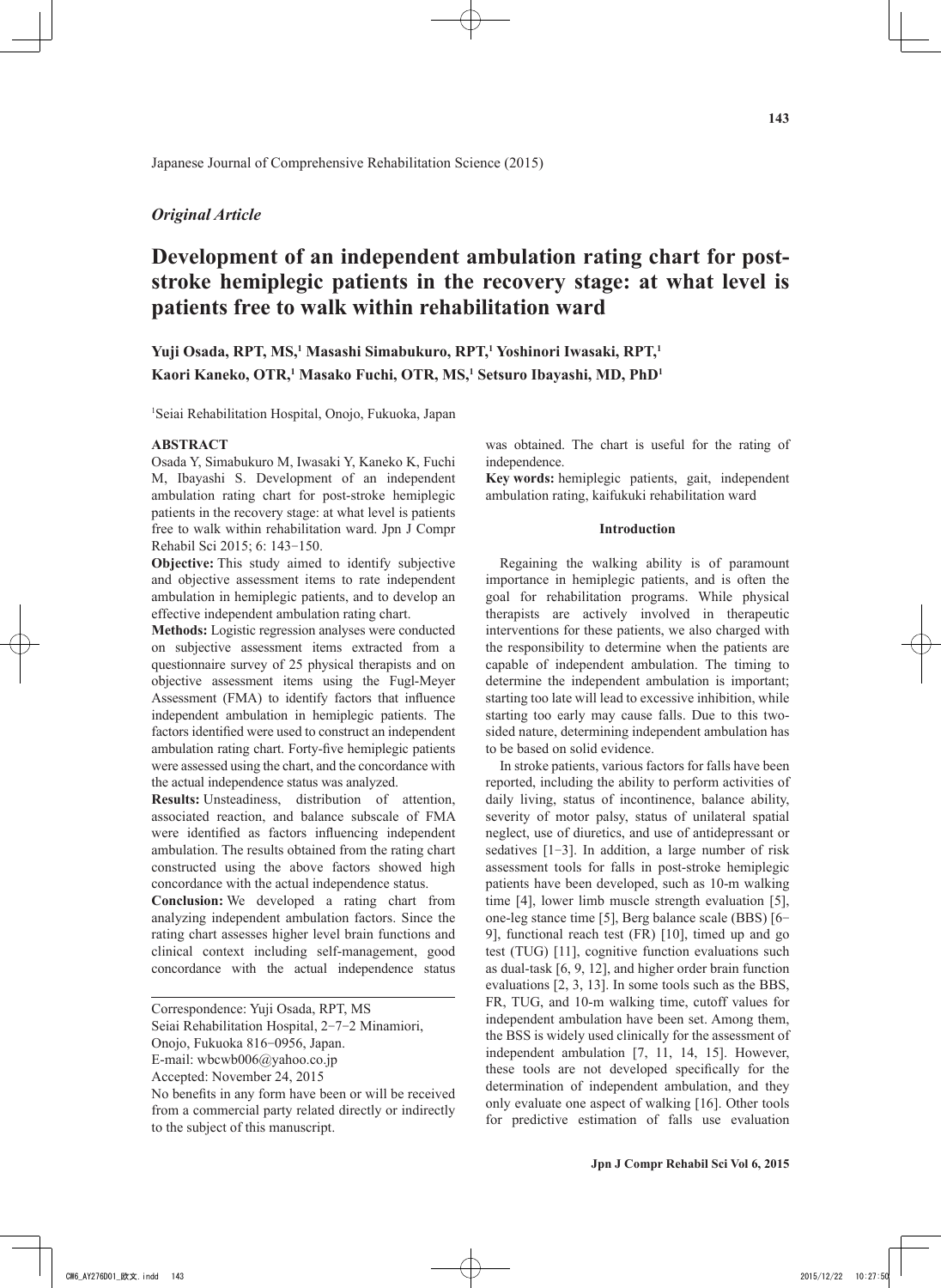methods biased toward some physical functions or cognitive functions, and do not comprehensively address all the factors necessary for actual independent ambulation. Furthermore, studies on the risk factors for falling have reported that rather than physical function factors, complex tasks such as dressing are the strongest risk factor associated with falls [12], and that clinical observation is superior to fall risk assessment tools in predicting falls [17]. For tools such as functional independence measure (FIM) and functional ambulation category (FAC) that rate independence from the level of care needed, the criteria for assessment often depend on the subjective judgment of physical therapists and ward nurses [16]. However, the criteria for determining assistance/ supervision to independence are ambiguous, because many factors affect the ability of subjective judgement of the staff. Therefore, there is a need to change the conventional methods of determining independent ambulation from only subjective judgement or from specific physical and cognitive functions, and to develop a check sheet for rating independence, which serves as universal criteria taking into account the essential points during evaluation in the clinical context and physical capability factors as background.

To develop the check sheet for rating independent ambulation, we performed three analyses in the present study. In part 1, we asked physical therapists to provide the reasons for determining that a particular patient was independent, and extracted the subjective factors associated with independent ambulation. In addition, as objective factors, we extracted factors affecting independent ambulation from various evaluations of mental and physical functions that improved after independent ambulation. In part 2, we further narrowed down the subjective and objective factors obtained from part 1, and constructed the Seiai independent walking ability rating chart (Seiai rating chart). In part 3, we compared the Seiai rating chart with BBS, currently the most widely used indicator for determining independent ambulation [7], to evaluate the usefulness of the Seiai rating chart. The aim of this study is to develop a clinically effective independent ambulation rating tool by the three step analyses.

### **Methods and Results**

## **Part 1: Identification of factors for rating independent ambulation**

#### **1. Methods**

Subjects were 63 patients who were able to walk independently inside the ward during the hospitalization period regardless of whether walking aid was used (Table 1). In our hospital, the approval of independent ambulation was determined by conference among the patient's attending staff members, judged by whether the patient can walk alone safely inside the ward (including toilet and dining room) during the

**Table 1.** Demographic and clinical data of subjects in part 1 (*n*=63).

| Age (years)                          | $65.6 \pm 12.7$  |
|--------------------------------------|------------------|
| Time from onset (days)               | $109.5 \pm 55.0$ |
| Gender: female/male $(n)$            | 28/35            |
| Side of hemiplegia: left/right $(n)$ | 29/34            |
| Disease: Stroke $(n)$                | 39               |
| Brain hemorrhage $(n)$               | 24               |
| Independent ambulation $(n)$         | 63               |
|                                      |                  |

Data are expressed as number of patients (*n*) or mean ± standard deviation.

day.

To identify the subjective factors for assessing the independency, a self-administered questionnaire survey was conducted in 25 physical therapists (mean working experience  $7.2 \pm 6.4$  years) who attended the patient subjects, regarding the reasons for determining that a patient could walk independently. After organized the results into some categories, the categories that were responded by more than one respondent were retained as factors. From the retained factors, those that can be defined as an assessment index were further selected in a one-hour discussion participated by physical therapists and occupational therapists (4 members) who were executive staff of our hospital. In addition, we identified objective assessment indices of physical functions by the Fugl-Meyer assessment (FMA), the trunk control test (TCT), the 10-meter walking time, and FIM cognitive function score. Wilcoxon rank sign test was used to compare the scores before and after independent ambulation. Then, the factors influencing independent ambulation were analyzed by performing logistic regression analysis using the items that showed significant differences in the above analysis as independent variables and independent/dependence ambulation as dependent variable. To avoid multicollinearity, correlation between factors was analyzed by Spearman rank correlation coefficient. When the correlation coefficient between independent variables was  $0.8$  or above, or  $-0.8$  or above, the variable that had lower correlation with the dependent variable was excluded. This study was approved by the ethical committee of our hospital (approval number 13-088). Statistical analyses were performed using Free JSTAT version 13.0.

#### **2. Results**

Categorization of the reasons for judging independent ambulation is shown in Table 2. Among those items with multiple responses, unsteadiness during walking (57 responses), attention function (15 responses), and lower limb function of affected side (11 responses) occupied the top ranks, while associated reaction of upper limb, management of toilet time, and improvement of endurance were minor responses. From these results, 7 assessment items that had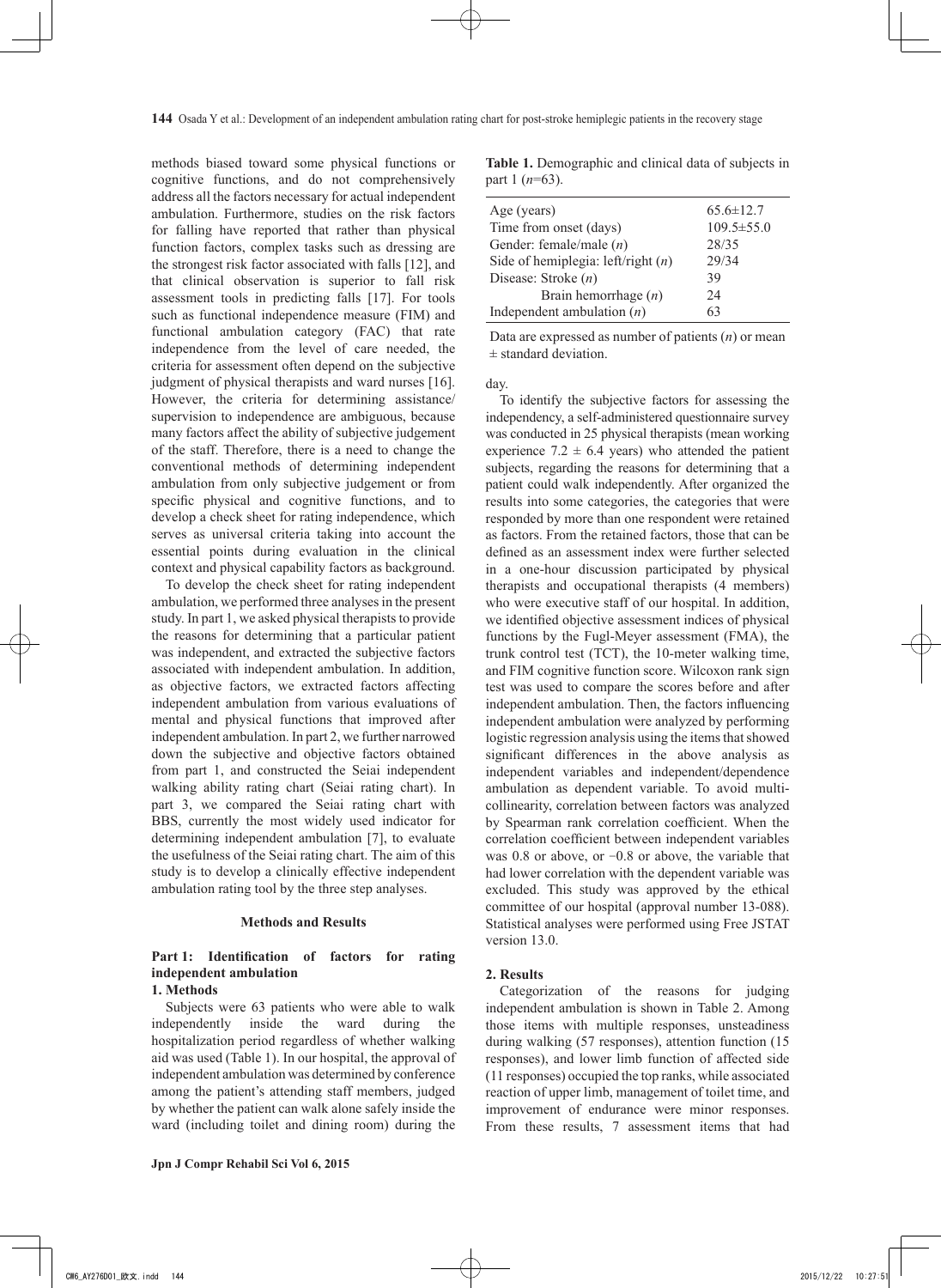| Results from questionnaire                                                                                 | No.<br>of responses | Category                       |
|------------------------------------------------------------------------------------------------------------|---------------------|--------------------------------|
| Can self-correct even when becoming unsteady during walking                                                | 15                  |                                |
| Can open and close door without getting unsteady on the feet                                               | 13                  |                                |
| Getting less unsteady when changing direction                                                              | 9                   |                                |
| Can stand up and sit on a chair in the day room                                                            | 5                   |                                |
| Can pick up a cane                                                                                         | 4                   |                                |
| Can change direction toward the affected side, with little wobbling                                        | 3                   | Unsteadiness                   |
| Can self-correct wobbling even when stopping abruptly while walking                                        | $\overline{2}$      |                                |
| Trunk wobbling decreases                                                                                   | $\overline{2}$      |                                |
| Unsteadiness when starting walking decreases                                                               | $\mathbf{1}$        |                                |
| Balance stably even when not using a cane                                                                  | $\overline{2}$      |                                |
| Can walk backward without losing balance                                                                   | 1                   |                                |
| Can distribute attention to obstacle and multiple patients (especially<br>when going in and out of a room) | 9                   |                                |
| Can pay attention to the surrounding                                                                       | 2                   | Distribution of attention      |
| Can walk stably even when being called by other patients                                                   | $\overline{2}$      |                                |
| Can walk without always looking at the feet                                                                | $\overline{2}$      |                                |
| No more catching of lower limb                                                                             | 8                   | Improvement of lower           |
| Improvement of back knee and knee buckling                                                                 | 3                   | limb function                  |
| Can adjust the toilet time (no falling due to flustering)                                                  | $\mathbf{1}$        |                                |
| Can execute toilet movements safely                                                                        | 1                   |                                |
| Can manage the pouch by oneself                                                                            | 1                   | Self-management                |
| Can wear device by oneself                                                                                 | 4                   |                                |
| Improvement in walking endurance                                                                           | $\overline{4}$      | Endurance                      |
| Achieved walking ability by one rank up                                                                    | 3                   | Achieve walking by one rank up |
| Can avoid person or object                                                                                 | $\overline{2}$      |                                |
| No more collision with the wall                                                                            | $\mathbf{1}$        | Spatial perception             |
| Associated reaction decreases                                                                              | $\overline{2}$      | Associated reaction            |
| Can understand and follow the free zone                                                                    | $\mathbf{1}$        | Comprehension                  |
| Do not get loss inside the ward                                                                            | $\mathbf{1}$        | Topographical orientation      |
| Mental excitation decreases                                                                                | $\mathbf{1}$        | Mental                         |
| Improvement of dizziness                                                                                   | $\mathbf{1}$        | Improvement of dizziness       |

|  |  |  |  |  |  |  | <b>Table 2.</b> Results from question aire survey and categorization. |
|--|--|--|--|--|--|--|-----------------------------------------------------------------------|
|--|--|--|--|--|--|--|-----------------------------------------------------------------------|

multiple responses [(1) Unsteadiness: no unsteadiness during walking, or can self-correct even when unsteadiness occurs during walking; (2) Distribution of attention: can direct attention to other patients when walking in and out of a room; (3) Lower limb function: no tripping on the floor or knee collapse when walking, or can self-correct even if they occur; (4) Selfmanagement: capable of wearing a device, toiletrelated operations, and managing toilet time; (5) Endurance: capable of achieving walking task without resting; (6) Spatial perception: no collision with object, or can self-correct even it occurs; (7) Associated reaction: can execute movements without marked associated reaction in upper limb] were extracted.

The results of Wilcoxon signed rank test are shown in Table 3. The results of logistic regression analysis using the objective assessment indices with significant differences before and after independence as independent variables are shown in Table 4. Among the objective indices, the balance subscale of FMA was identified as the only significant factor affecting independent ambulation.

## **Part 2: Construction of the Seiai rating chart 1. Methods**

To construct the Seiai rating chart, the items obtained from Part 1 were re-evaluated in other subjects, and logistic regression was performed to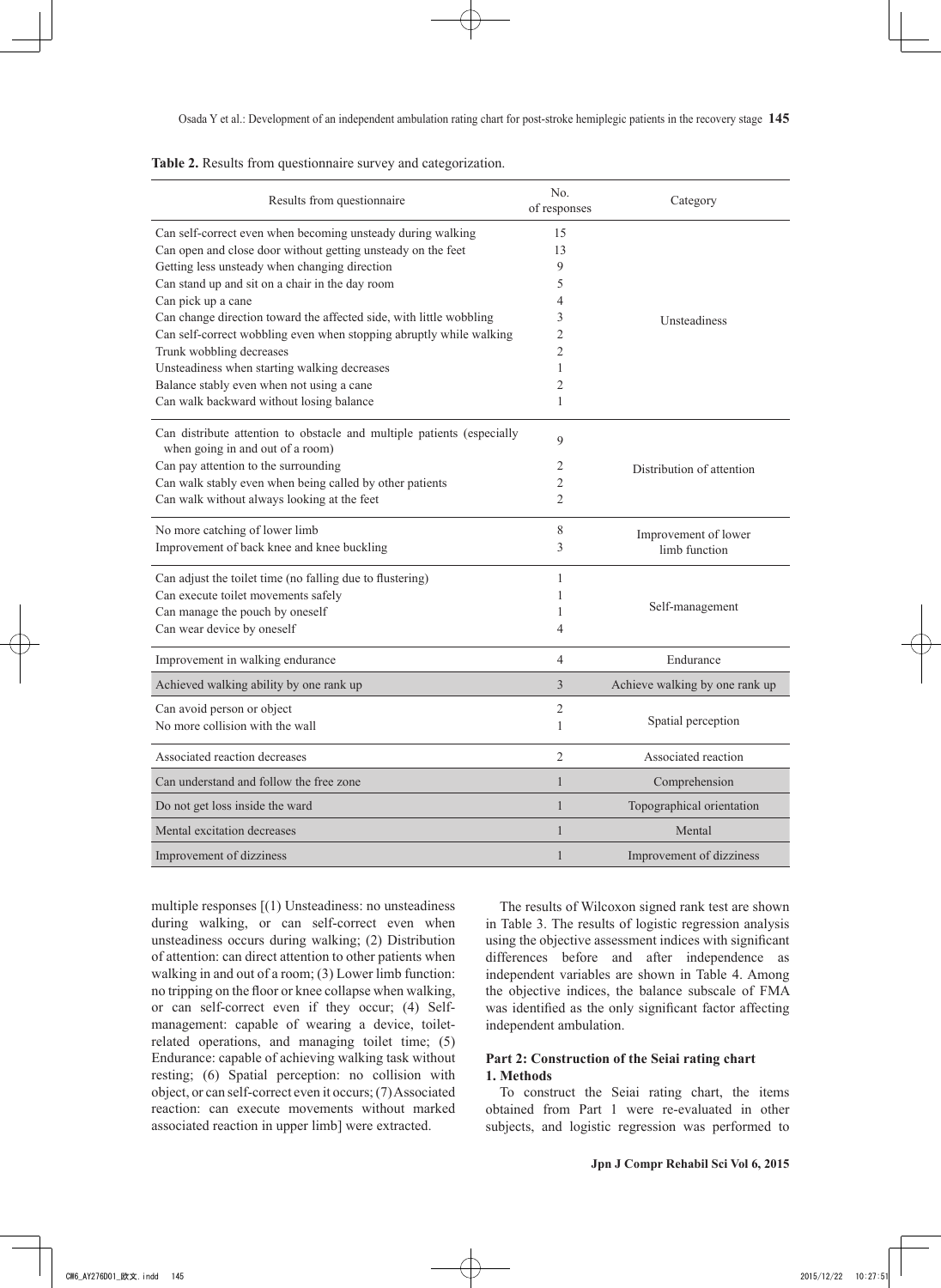|            |                                   | <b>Before</b><br>independence | <b>A</b> fter<br>independence | <i>p</i> Value |
|------------|-----------------------------------|-------------------------------|-------------------------------|----------------|
| Fugl-Meyer | Upper extremity                   | $46.4 \pm 18.5$               | $47.6 \pm 18.3$               | 0.0001         |
| Assessment | Lower extremity                   | $25.7 \pm 4.9$                | $26.5 \pm 5.0$                | 0.0000         |
|            | Balance                           | $9.3 \pm 1.6$                 | $10.3 \pm 1.8$                | 0.0000         |
|            | Sensation                         | $19.0 \pm 5.24$               | $19.7 \pm 5.28$               | 0.0007         |
|            | Range of motion                   | $38.7 \pm 4.0$                | $39.2 \pm 3.8$                | 0.0840         |
|            | Pain                              | $423 \pm 24$                  | $42.3 \pm 2.21$               | 0.8276         |
| <b>FIM</b> | Trunk function Trunk control test | $88.2 \pm 13.8$               | 92 $\pm 12.3$                 | 0.0035         |
|            | Walking ability 10-m walking time | $19.2 \pm 13.4$               | $16.3 \pm 8.79$               | 0.0012         |
|            | total cognitive score             | $30.7 \pm 4.7$                | $31.2 \pm 4.6$                | 0.0853         |

**Table 3.** Results of Wilcoxon signed rank test before and after independence.

Data are expressed as mean  $\pm$  standard deviation.

**Table 4.** Results of logistic regression using before/after independence as dependent variable (Part 1).

|                 |                    | Estimate | <i>p</i> Value | Odds ratio |
|-----------------|--------------------|----------|----------------|------------|
| Fugl-Meyer      | Upper extremity    | $-0.02$  | 0.235          | 0.98       |
| Assessment      | Lower extremity    | 0.042    | 0.48           | 1.043      |
|                 | Balance            | 0.389    | 0.004          | 1.475      |
|                 | Sensation          | $-0.03$  | 0.475          | 0.97       |
| Trunk function  | Trunk control test | 0.017    | 0.336          | 1.017      |
| Walking ability | Time               | $-0.018$ | 0.457          | 0.982      |

further narrow down the factors and construct regression equations. Among the hemiplegic patients admitted to one of our rehabilitation wards (40 beds) during the six-month period, 93 patients with walking assistance level from light assistance to independence (independent ambulation 45 patients, non-independent ambulation 48 patients) were recruited in this study (Table 5). Walking dependence was rated by the attending physical therapists (mean working experience  $5.4 \pm 2.6$  years). The task was walking from the bed to the toilet via the dining room, and then back to the bed. Assessment was done regardless of whether the patients were using walking aids. The 7 subjective assessment items identified from part 1 were used to rate whether the patient met the items during the walking task. In addition, the balance score in FMA was measured separately as the objective assessment item. For statistical analysis, first, the difference in each factor between the independent ambulation group and non-independent ambulation group was compared using chi-squared test. Then logistic regression was conducted using the factors showing significant differences in the above analysis as independent variables, and the independent ambulation level as the dependent variable. To avoid multi-collinearity, correlation between factors was analyzed by Spearman rank correlation coefficient. When the correlation coefficient between independent variables was  $0.8$  or above or  $-0.8$  or above, the

**Table 5.** Demographic and clinical data of subjects in part 2 (*n*=93).

| Age (years)                          | $68.2 \pm 10.3$  |
|--------------------------------------|------------------|
| Time from onset (days)               | $102.0 \pm 50.0$ |
| Gender: female/male $(n)$            | 32/61            |
| Side of hemiplegia: left/right $(n)$ | 46/47            |
| Disease: Stroke $(n)$                | 58               |
| Brain hemorrhage $(n)$               | 35               |
| Independent ambulation $(n)$         | 45               |

Data are expressed as number of patients (*n*) or mean  $±$  standard deviation.

variable that had a lower correlation with the dependent variable was excluded.

### **2. Results**

Chi-squared test detected significant differences  $(p < 0.01)$  between the independent ambulation group and non-independent ambulation group for all the seven subjective items. The correlation coefficients between factors are shown in Table 6. A high correlation was observed between (2) distribution of attention and  $(6)$  spatial perception  $(r=0.84)$  and between (2) distribution of attention and (4) selfmanagement  $(r=0.80)$ . To avoid multi-collinearity,  $(6)$ spatial perception and (4) self-management that had lower correlation with independent ambulation were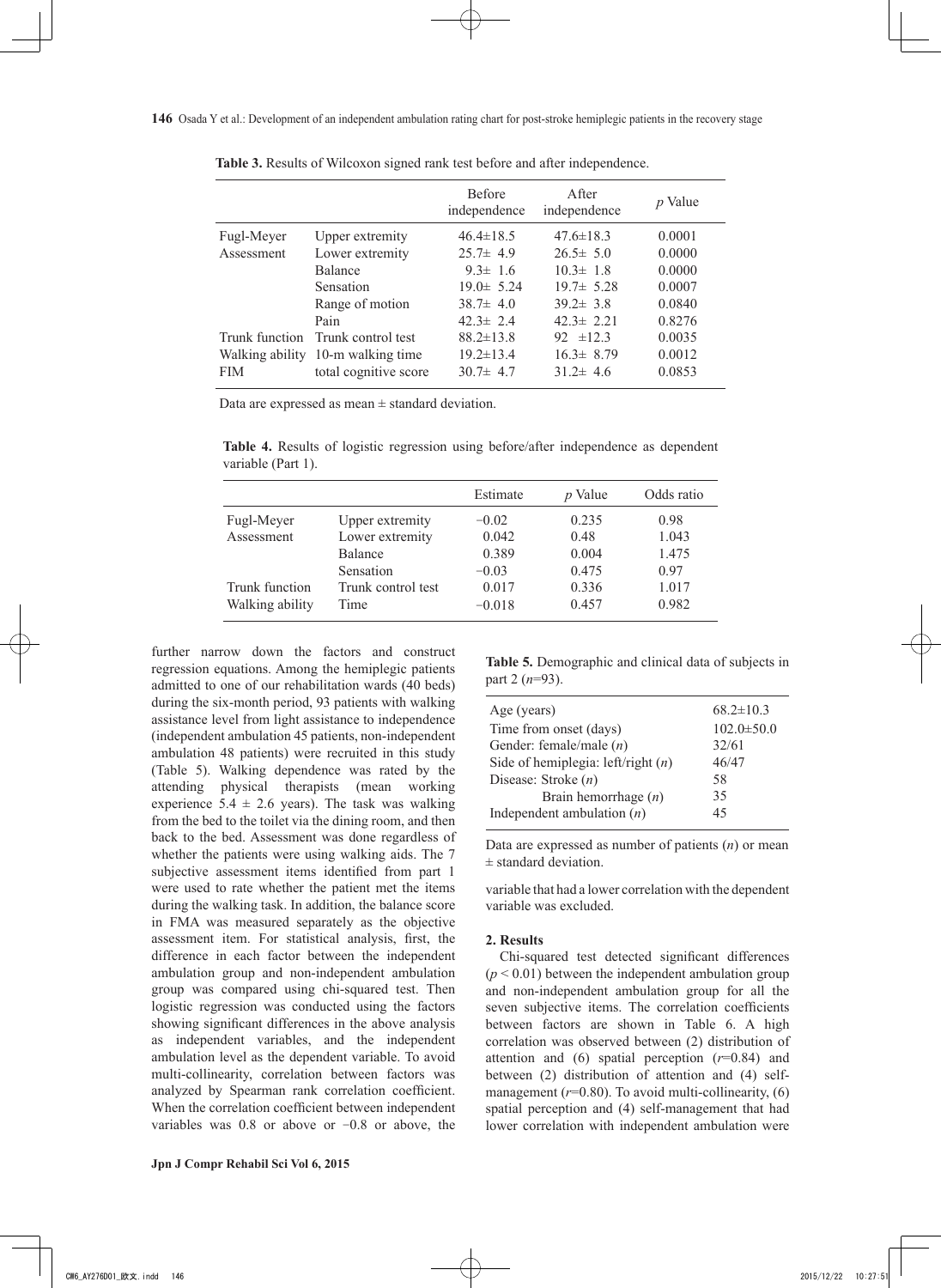**Table 6.** Correlation coefficients between factors.

|                              | Independence | Unsteadiness | Lower<br>extremity | Associated<br>reaction | Endurance | Spatial<br>perception | Distribution<br>of<br>attention | Self-<br>management | Balance | Lower<br>extremity | Reaction<br>time | <b>MMSE</b> | FAB  |
|------------------------------|--------------|--------------|--------------------|------------------------|-----------|-----------------------|---------------------------------|---------------------|---------|--------------------|------------------|-------------|------|
| Independence                 | 1.00         |              |                    |                        |           |                       |                                 |                     |         |                    |                  |             |      |
| Unsteadiness                 | 0.78         | 1.00         |                    |                        |           |                       |                                 |                     |         |                    |                  |             |      |
| Lower extremity              | 0.68         | 0.75         | 1.00               |                        |           |                       |                                 |                     |         |                    |                  |             |      |
| Associated<br>reaction       | 0.66         | 0.62         | 0.76               | 1.00                   |           |                       |                                 |                     |         |                    |                  |             |      |
| Endurance                    | 0.66         | 0.73         | 0.75               | 0.71                   | 1.00      |                       |                                 |                     |         |                    |                  |             |      |
| Spatial perception           | 0.67         | 0.71         | 0.66               | 0.62                   | 0.79      | 1.00                  |                                 |                     |         |                    |                  |             |      |
| Distribution of<br>attention | 0.73         | 0.76         | 0.62               | 0.53                   | 0.70      | 0.84                  | 1.00                            |                     |         |                    |                  |             |      |
| Self-management              | 0.68         | 0.70         | 0.69               | 0.59                   | 0.73      | 0.78                  | 0.80                            | 1.00                |         |                    |                  |             |      |
| Balance                      | 0.78         | 0.61         | 0.59               | 0.55                   | 0.55      | 0.48                  | 0.56                            | 0.62                | 1.00    |                    |                  |             |      |
| Lower extremity              | 0.52         | 0.39         | 0.51               | 0.53                   | 0.51      | 0.37                  | 0.39                            | 0.43                | 0.63    | 1.00               |                  |             |      |
| Reaction time                | $-0.21$      | 0.01         | 0.28               | 0.18                   | 0.30      | 0.03                  | $-0.11$                         | 0.05                | $-0.26$ | $-0.21$            | 1.00             |             |      |
| <b>MMSE</b>                  | 0.33         | 0.32         | 0.15               | 0.16                   | 0.28      | 0.50                  | 0.48                            | 0.51                | 0.25    | 0.05               | $-0.47$          | 1.00        |      |
| FAB                          | 0.43         | 0.32         | 0.27               | 0.22                   | 0.39      | 0.39                  | 0.30                            | 0.46                | 0.40    | 0.31               | $-0.48$          | 0.54        | 1.00 |

**Table 7.** Results of logistic regression analysis using before/after independence as dependent variable (Part 2).

|                              | Partial<br>regression<br>coefficient | Significance<br>probability<br>(p) | Odds<br>ratio |
|------------------------------|--------------------------------------|------------------------------------|---------------|
| Constant                     | $-50.974$                            | 0.789                              |               |
| <b>Unsteadiness</b>          | 11.352                               | 0.934                              | 85,109.43     |
| Associated reaction          | 2.598                                | 0.057                              | 13.431        |
| Distribution of<br>attention | 11.853                               | 0.933                              | 140,538.8     |
| FMA (balance)                | 2.819                                | 0.016                              | 16.761        |
| Discrimination rate          | 95.7                                 |                                    |               |

excluded. Therefore, logistic regression analysis was conducted on the 6 subjective assessment items identified in part 1 and one objective assessment item (balance subscale in FMA). The logistic analysis identified (7) associated reaction and balance subscale in FMA as significant factors, with a discrimination rate of 89.3%. When (1) unsteadiness and (2) distribution of attention, which had high correlation of over 0.7 with independent ambulation and were the top ranking reasons for determining dependence in part I, were added to the above two factors, the discrimination rate became 95.7% (Table 7).

## **Part 3: Examination of the validity of the Seiai rating chart**

## **1. Methods**

Among the hemiplegic patients admitted to our three rehabilitation wards (116 beds) during the 6-month period between September 2012 and March 2013, 45 patients (independent ambulation 16 patients, non-independent ambulation 29 patients) who could be assessed using the Seiai rating chart (Figure 1) constructed in part 2 were recruited in this study (Table 8). Walking dependence was rated by the attending physical therapists (mean working experience  $6.7 \pm$ 5.8 years). Assessment was done regardless of whether the patient were using walking aids. Physical therapists who were not involved in parts 1 and 2 assessed the **Table 8.** Demographic and clinical data of subjects in part 3 (*n*=45).

| Age (years)                     | $66.7 \pm 12.1$ |
|---------------------------------|-----------------|
| Time from onset (days)          | 139.8±88.7      |
| Gender: female/male $(n)$       | 12/33           |
| Side of hemiplegia (left/right) | 16/29           |
| Disease: Stroke $(n)$           | 24              |
| Brain hemorrhage $(n)$          | 21              |
| Independent ambulation $(n)$    | 16              |

Data are expressed as number of patients (*n*) or mean  $\pm$  standard deviation.

patients using the Seiai rating chart and the BBS. The concordance rates between the actual independence status at the time of assessment, the independence status determined by the Seiai rating chart, and the independence status determined by BSS (independence is defined by a score of 45 or above [18]) were calculated using *κ* coefficient. In addition, patients who were determined to be independent by the Seiai rating chart were followed for the occurrence of falls until the time of discharge.

#### **2. Results**

Table 9 shows the actual independence status and the results obtained using the Seiai rating chart and BBS in individual patients. Fourteen patients were determined to be independent by the Seiai rating chart constructed in part 2, and 7 patients were determined to be independent by BBS. Compared with the actual independence status, the Seiai rating chart (*κ* coefficient 0.95) showed higher concordance with the actual independence status than BBS (*κ* coefficient 0.72). Two patients who were actually independent were rated as non-independent by the Seiai rating chart, and 9 patients who were actually independent were rated as non-independent by BBS. Among these cases, a few had some problems with balance and were therefore rated as non-independent by the Seiai rating chart or BBS, but they were capable of walking cautiously and consequently were actually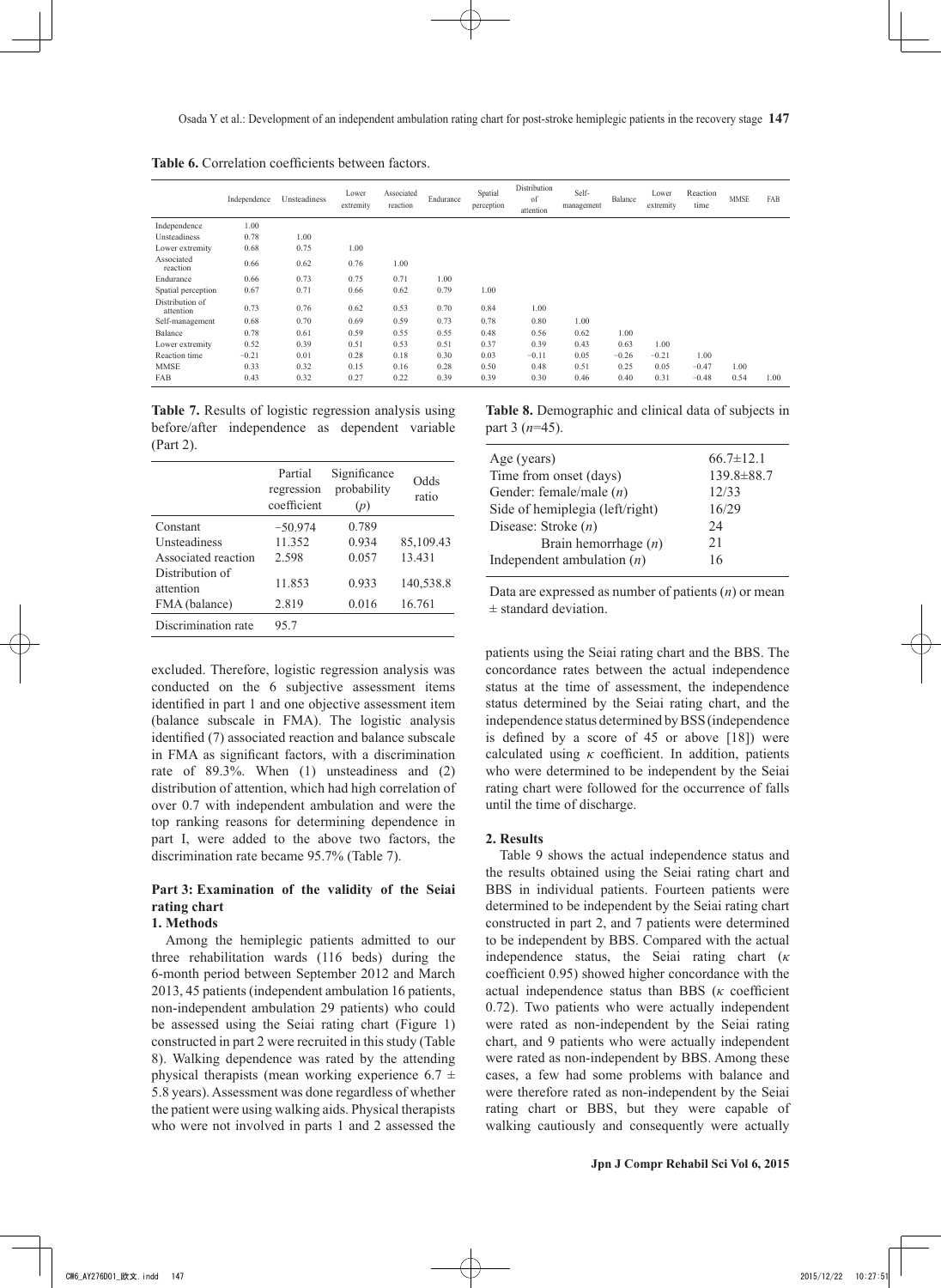

**Figure 1.** Seiai Independent walking ability Rating Chart (Seiai rating chart).

| Patient no.      | Actual<br>independence<br>status | Seiai rating<br>chart | <b>BBS</b>     |          |    |                     |                     |        | Patient no.         | Actual<br>independence<br>status | Seiai rating<br>chart | <b>BBS</b> |  |
|------------------|----------------------------------|-----------------------|----------------|----------|----|---------------------|---------------------|--------|---------------------|----------------------------------|-----------------------|------------|--|
| $\mathbf{1}$     | $\times$                         | $\times$              | 27             | $\times$ | 24 | $\times$            | $\times$            | 6      | $\times$            |                                  |                       |            |  |
| $\overline{c}$   | $\times$                         | $\times$              | 15             | $\times$ | 25 | $\times$            | $\times$            | $\tau$ | $\times$            |                                  |                       |            |  |
| $\mathfrak{Z}$   | $\times$                         | $\times$              | 37             | $\times$ | 26 | $\times$            | $\times$            | 34     | $\times$            |                                  |                       |            |  |
| $\overline{4}$   | $\times$                         | $\times$              | 38             | $\times$ | 27 | $\times$            | $\times$            | 27     | $\times$            |                                  |                       |            |  |
| 5                | $\times$                         | $\times$              | 36             | $\times$ | 28 | $\times$            | $\times$            | 27     | $\times$            |                                  |                       |            |  |
| 6                | $\times$                         | $\times$              | 30             | $\times$ | 29 | $\times$            | $\times$            | 29     | $\times$            |                                  |                       |            |  |
| $\boldsymbol{7}$ | $\times$                         | $\times$              | 19             | $\times$ | 30 | $\circ$             | $\times$            | 34     | $\times$            |                                  |                       |            |  |
| 8                | $\times$                         | $\times$              | 30             | $\times$ | 31 | $\circlearrowright$ | $\times$            | 24     | $\times$            |                                  |                       |            |  |
| 9                | $\times$                         | $\times$              | 36             | $\times$ | 32 | $\circ$             | $\times$            | 37     | $\times$            |                                  |                       |            |  |
| 10               | $\times$                         | $\times$              | 12             | $\times$ | 33 | $\circ$             | $\circlearrowright$ | 56     | $\circ$             |                                  |                       |            |  |
| 11               | $\times$                         | $\times$              | 24             | $\times$ | 34 | $\circ$             | $\circ$             | 43     | $\times$            |                                  |                       |            |  |
| 12               | $\times$                         | $\times$              | 29             | $\times$ | 35 | $\circlearrowright$ | $\bigcirc$          | 48     | $\circlearrowright$ |                                  |                       |            |  |
| 13               | $\times$                         | $\times$              | 37             | $\times$ | 36 | $\circ$             | $\circ$             | 48     | $\circ$             |                                  |                       |            |  |
| 14               | $\times$                         | $\times$              | 51             | $\circ$  | 37 | $\circ$             | $\bigcirc$          | 56     | $\circ$             |                                  |                       |            |  |
| 15               | $\times$                         | $\times$              | 45             | $\circ$  | 38 | $\circ$             | $\circ$             | 52     | $\circ$             |                                  |                       |            |  |
| 16               | $\times$                         | $\times$              | 37             | $\times$ | 39 | $\circlearrowright$ | $\bigcirc$          | 45     | $\times$            |                                  |                       |            |  |
| 17               | $\times$                         | $\times$              | $\overline{4}$ | $\times$ | 40 | $\circlearrowright$ | $\bigcirc$          | 50     | $\circlearrowright$ |                                  |                       |            |  |
| 18               | $\times$                         | $\times$              | $\overline{2}$ | $\times$ | 41 | $\circ$             | $\circ$             | 45     | $\times$            |                                  |                       |            |  |
| 19               | $\times$                         | $\times$              | 36             | $\times$ | 42 | $\circ$             | $\circlearrowright$ | 41     | $\times$            |                                  |                       |            |  |
| 20               | $\times$                         | $\times$              | 41             | $\times$ | 43 | $\circ$             | $\circ$             | 41     | $\times$            |                                  |                       |            |  |
| 21               | $\times$                         | $\times$              | 44             | $\times$ | 44 | $\circlearrowright$ | $\bigcirc$          | 43     | $\times$            |                                  |                       |            |  |
| 22               | $\times$                         | $\times$              | 33             | $\times$ | 45 | $\circlearrowright$ | $\circ$             | 43     | $\times$            |                                  |                       |            |  |
| 23               | $\times$                         | $\times$              | 25             | $\times$ |    |                     |                     |        |                     |                                  |                       |            |  |

**Table 9.** Actual independence status and results from the two rating tools in individual patients.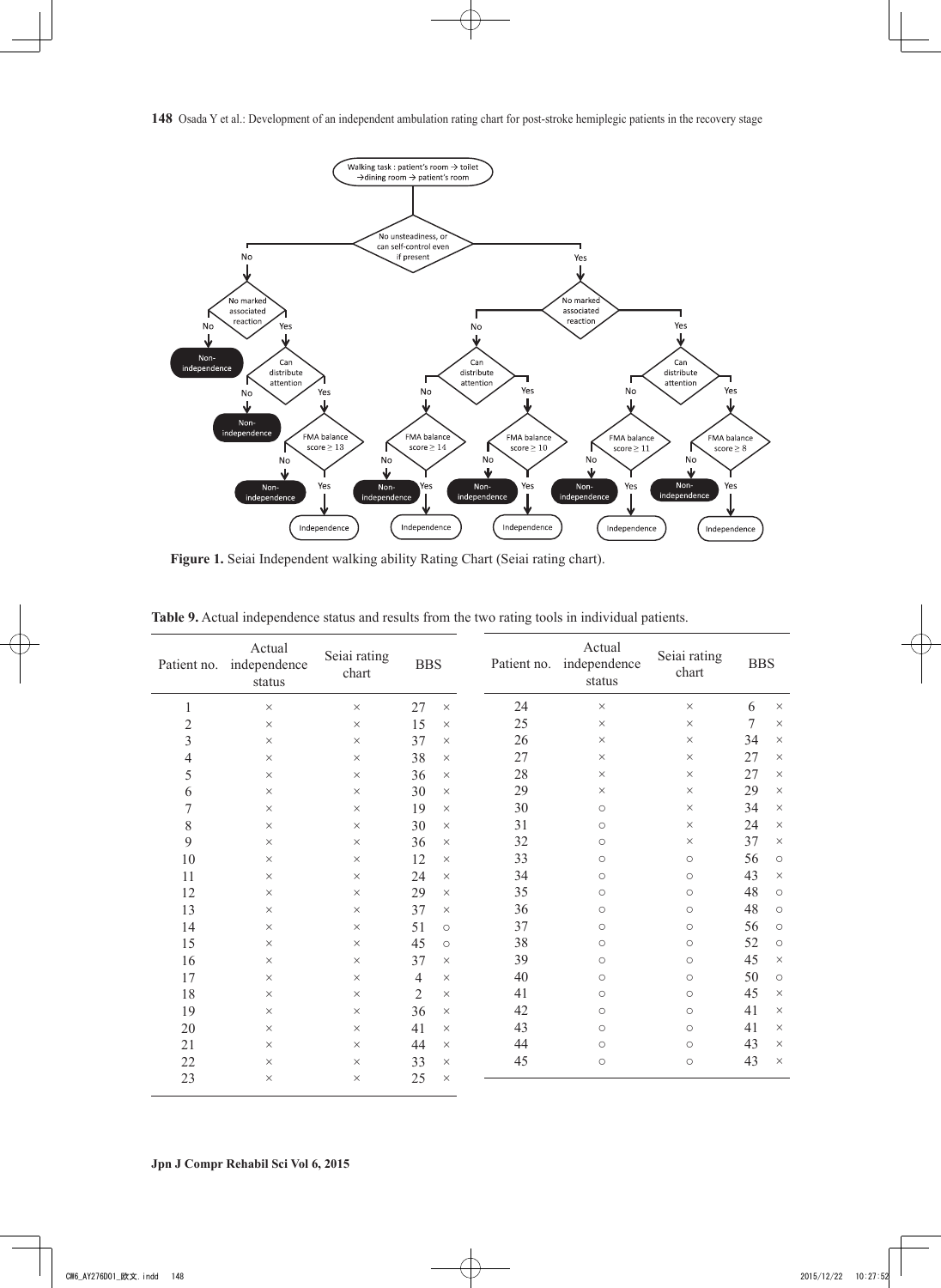independent. None of the patients who were actually non-independent were rated as independent by the Seiai rating chart, while 2 patients who were actually non-independent were rated as independent by BBS. The reasons for being rated as independent by BBS but was in fact non-independent include the following: while there was no problem with balance, there were problems with instability while performing some applied movements or with paying attention to the surrounding.

Among patients who were rated as independent, none of them experienced falls until discharge.

#### **Discussion**

In rehabilitation wards, physical therapists often determine the functional walking ability in stroke patients from diversified viewpoint, and rarely evaluate only from the cutoff value of a specific assessment battery. However, since the working experience and technical level of physical therapists in rehabilitation ward vary considerably [19, 20] and the opportunity of information exchange among staff members has decreased due to the 365 days a year service, there is a need to develop valid criteria for determining independent ambulation. In order to construct an assessment chart as criteria for determining independent ambulation, we developed the tool in three steps based on actual assessment of independence. The actual assessments of independence in part 1 to part 2 were performed by mid-career physical therapists with mean working experience of around 5 years. Yoshino et al. [21] reported that 90% of the facilities responded that newly recruited physical therapists required training for less than three years. Takeuchi et al. [22] reported that 95% of medical accidents were caused by those with less than 5 years of experience. Based on these previous studies, the physical therapists with mean working experience of 5 years or above who rated independence in the present study should be able to make relatively valid judgement.

In part 2, the logistic regression analysis identified only the subjective indicator "appearance of associated reaction" and the objective indicator "balance ability of FMA" as independent factors. On the other hand, according to the questionnaire survey in part 1, "unsteadiness" and "distribution of attention" were frequently assessed for the determination of independence. In addition, assessing "appearance of associated reaction" and "balance ability of FMA" only cannot evaluate the effect of higher order brain function impairment common seen in stroke patients or the balance ability during unpredictable circumstances in applied tasks. Furthermore, "unsteadiness" and "distribution of attention" showed relatively high correlation with independence in part 2. When we added these two factors to the list, we obtained even

higher discrimination rate.

Using the Seiai rating chart that was developed based on the above results, the concordance rate with the actual independence status was higher than using the BBS. BBS is a superior tool for assessing the balance ability in daily life, and the cutoff score for independent ambulation is 45 points. For hemiplegic patients, this score requires a high level of balance function. To compensate for such balance functions, hemiplegic patients make various compensatory movements to walk. In actual fact, these special balance functions are probably not required for independent ambulation. Furthermore, to rate independent ambulation, it is necessary to evaluate attention to the outside world and adaptive capability in actual environments. Indeed, the adaptive capability is the true balance ability in the broad sense. The rating chart developed in this study contains multiple assessments in the actual clinical context, such as the attention function, which may account for its high concordance with the actual independence status.

Since physical therapists cannot monitor patients' movements for 24 hours, the final determination of independent ambulation requires discussions among multiple disciplines. However, in such conference, the physical therapist should exhibit leadership and indicate the patient's problems and examining the intervention plan and the timing of independence. This rating chart would contribute to decide the functional walking ability in stroke patients.

#### **References**

- 1. Nyberg L, Gustafson Y. Fall prediction index for patients in stroke rehabilitation. Stroke 1997; 28: 716-21.
- 2. Czernuszenko A, Członkowska A. Risk factors for falls in stroke patients during inpatient rehabilitation. Clin Rehabil 2009; 23: 176-88.
- 3. Nyberg L, Gustafson Y. Using the Downton index to predict those prone to falls in stroke rehabilitation. Stroke 1996; 27: 1821-4.
- 4. Narita J. The relationship of gait speed and indoor walking independency in hemiplegic stroke patients. Rigakuryoho Kagaku 2008; 23: 419-24.
- 5. Yoshimoto Y, Oyama Y, Hamaoka K, Akezaki Y, Yoshimura S, Nomura T, et al. Predicting falls among patients after post-stroke discharge using physical function assessment on admission. Rigakuryoho Kagaku 2009; 24: 245-51.
- 6. Inoue K, Shimizu ME, Okita K. Using balance and dualtask performance evaluations to determine a stroke patient's functional walking ability. Rigakuryoho Kagaku 2010; 25: 323-8.
- 7. Blum L, Korner-Bitensky N. Usefulness of the Berg Balance Scale in stroke rehabilitation: a systematic review. Phys Ther 2008; 88: 559-66.
- 8. Ashburn A, Hyndman D, Pickering R, Yardley L, Harris S. Predicting people with stroke at risk of falls. Age Aging 2008; 37: 270-6.